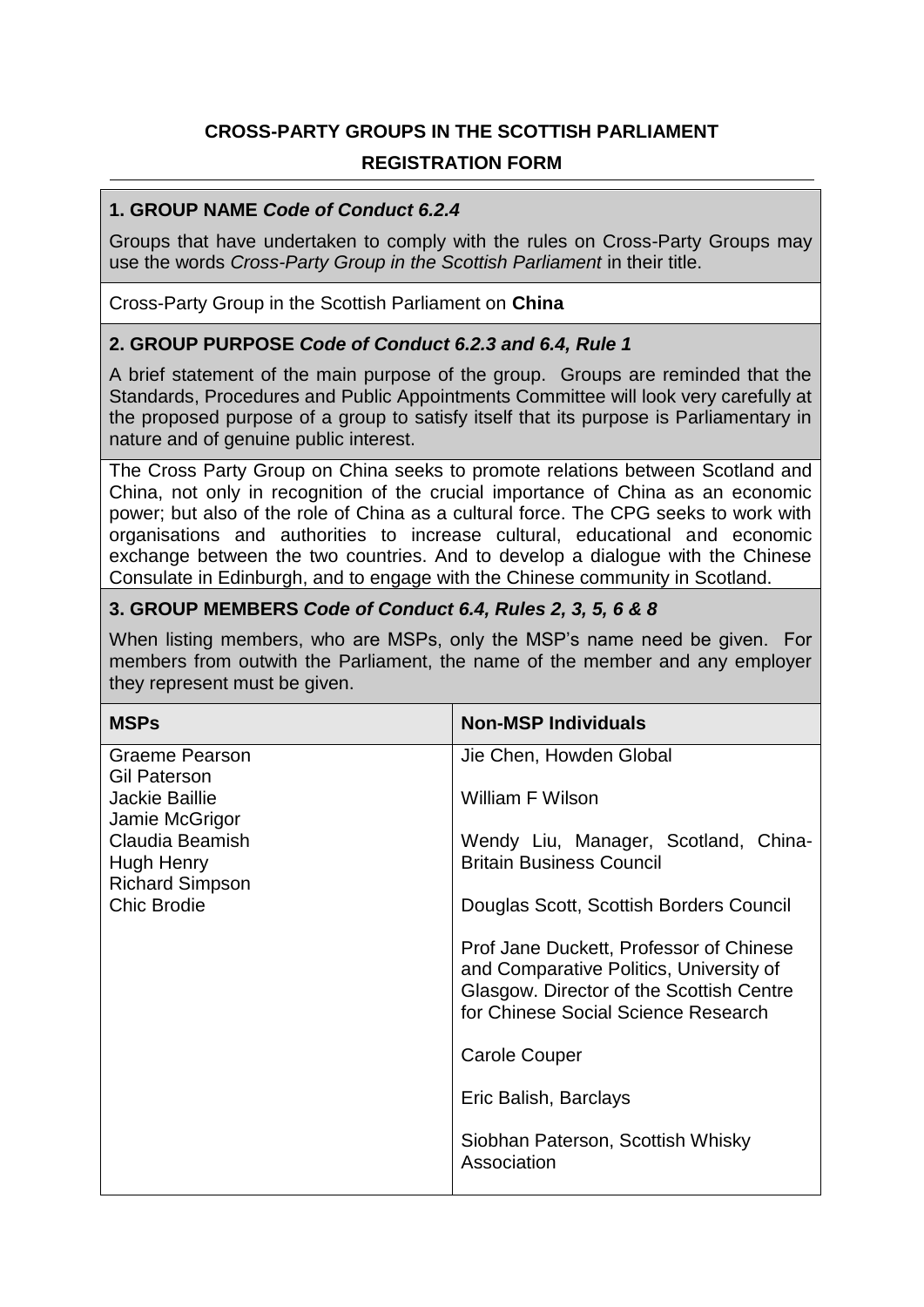| Yuwen Fortune, The Edinburgh Academy                       |
|------------------------------------------------------------|
| Kay Livingston, Education Scotland                         |
| Hongjie Liu, Learning and Teaching<br>Scotland             |
| Judith McClure, Scotland China Education<br><b>Network</b> |
| Vincent Oates, Strathclyde University                      |
| Michael Lynch, University of Edinburgh                     |
| <b>Neil Phillips, Positive Solutions</b>                   |
| Ya Ping Wang, Heriot-Watt University                       |
| Douglas Prentice, Geocapita                                |
| Orchid Liu                                                 |
| Robert Dalzell, North Lanarkshire Council                  |
| Cllr Douglas Reid, Leader of East Ayrshire<br>Council      |
| Leigh Morris, Royal Botanic Garden<br>Edinburgh            |
| Judith McKerrecher, Liberton High School                   |
|                                                            |
| <b>Organisations</b>                                       |
|                                                            |

# **4. GROUP OFFICERS** *Code of Conduct 6.4, Rule 4*

Please amend titles as necessary e.g. to indicate joint office holders, or preferred titles.

| <b>Convener</b>      | <b>Graeme Pearson MSP</b> |
|----------------------|---------------------------|
| <b>Vice-Convener</b> | <b>Gil Paterson MSP</b>   |
| <b>Secretary</b>     | Jie Chen, Howden          |
| <b>Treasurer</b>     | Jie Chen, Howden          |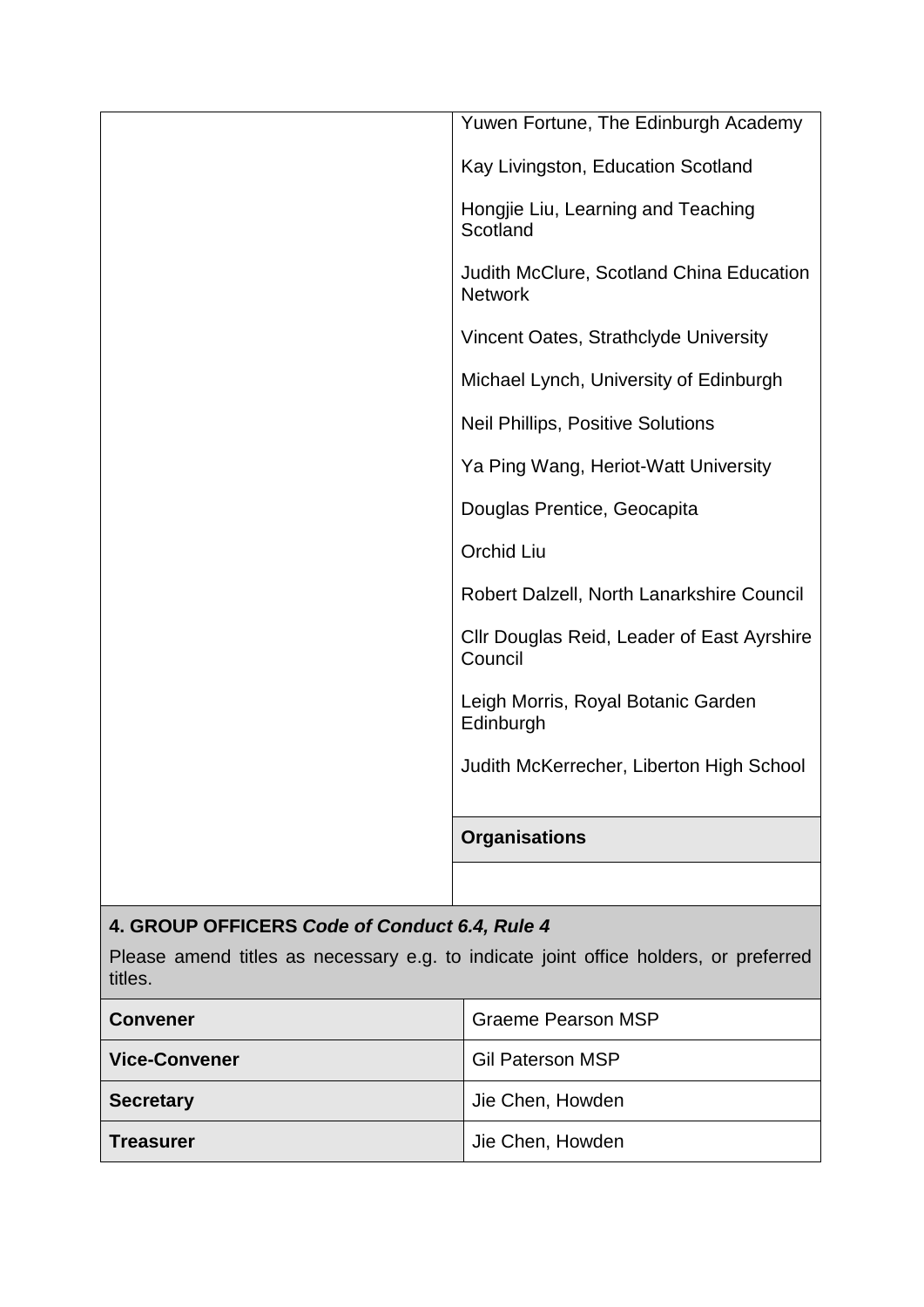## **5. FINANCIAL OR OTHER BENEFITS RECEIVED** *Code of Conduct 6.3.1 & 6.3.7*

The group must register any financial or other material benefit received by the group from whatever source, where the value of the financial sum or benefit from any single source exceeds £500 in any one calendar year. This includes donations, sponsorship, subscriptions, hospitality, gifts, visits, provision of services or accommodation or staff assistance. The value of use of Parliamentary facilities need not be registered.

The details requiring to be registered include a brief description of the benefit, the approximate monetary value, the date on which it was received and the source from which it came. Where a consultancy organisation provides benefits, the client on whose behalf these are provided should be named.

| <b>Date</b>                        | <b>Amount</b>                                  | <b>Description</b>                                                                  |
|------------------------------------|------------------------------------------------|-------------------------------------------------------------------------------------|
| Ongoing<br>from<br>October<br>2011 | Expected to<br>be approx.<br>£1000 per<br>year | <b>Secretariat Support</b>                                                          |
|                                    | Approx.<br>£30-40 per<br>meeting               | Hospitality                                                                         |
|                                    |                                                | Secretariat support and hospitality will be generously<br>provided by Howden Group. |

## **6. GROUP SUBSCRIPTION** *Code of Conduct 6.4, Rule 9*

Where a group charges or proposes to charge a subscription, this must be reasonable and the same for all members. The amount of the subscription should be registered and the purposes for which it is intended to use the subscription.

#### **Amount per group member per year**

## **7. GROUP STAFF AS PARLIAMENTARY PASS HOLDERS**

If a group makes use of staff issued with a Parliamentary pass, any paid activity undertaken by those staff where the employer benefits from the pass holder's access to the Parliament must be registered. There is no need to state the amount of remuneration. The requirement relates both to staff employed directly by the group and to staff employed by an outside organisation to provide assistance to the group.

| <b>Staff name</b>                            |  |
|----------------------------------------------|--|
| Title of post                                |  |
| Name and address of employer<br>organisation |  |